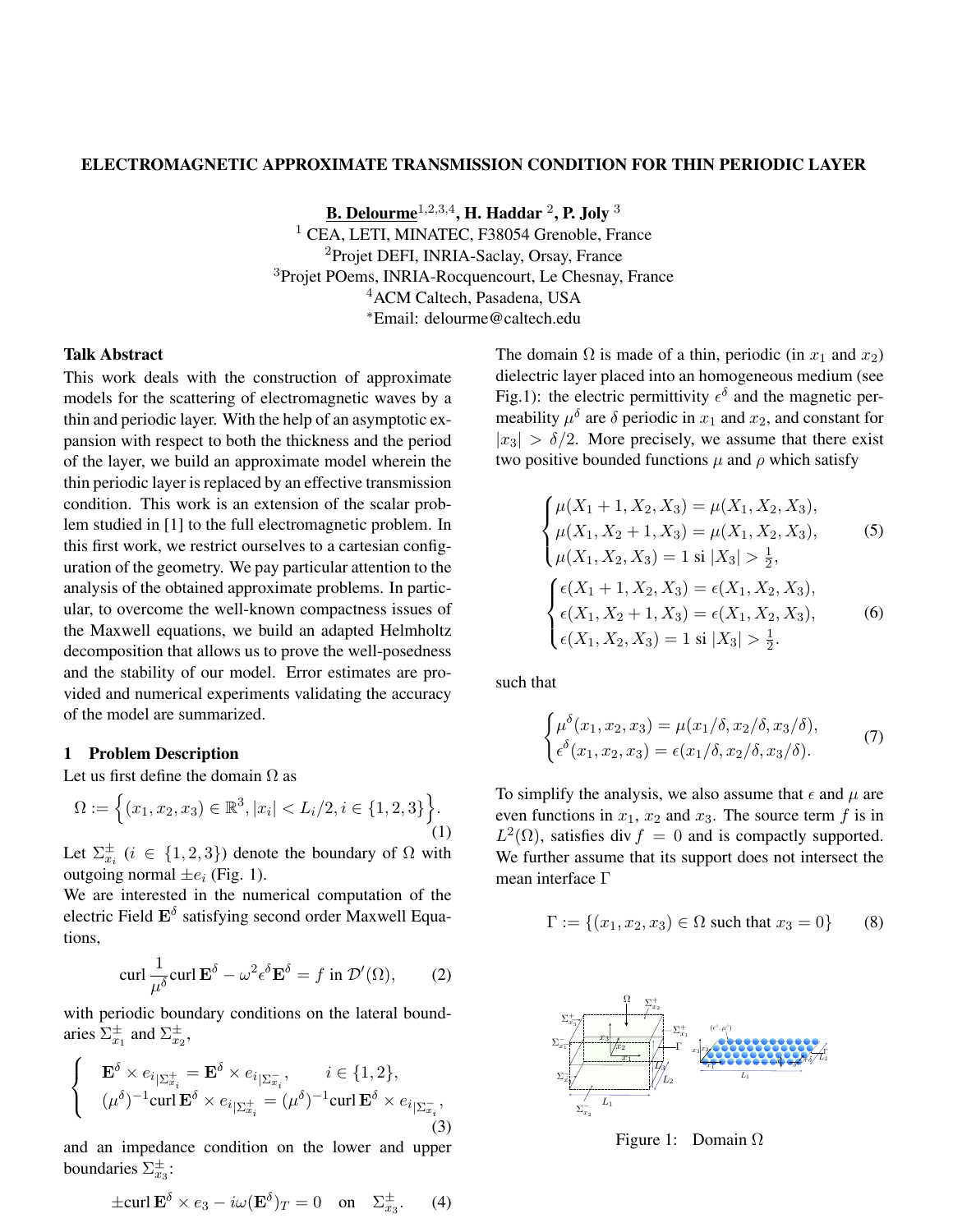### *Difficulties, Objectives and Methods*

We are interested in the numerical computations of  $\mathbf{E}^{\delta}$ in situations where the thickness and the period  $\delta$  are much smaller than the wavelength  $\lambda$ . Under these circumstances, numerical computations of the solution would become prohibitively expensive as the small scale  $\delta$  goes to 0, since the employed mesh needs to accurately follow the geometry of the inhomogeneities.

In order to overcome this difficulty, we build an approximate transmission model wherein the periodic thin layer is replaced by a transmission condition on Γ. 'Far' from Γ, the solution of the approximate model is close to the exact one. The numerical discretization of the approximate problem is expected to be much less expensive than the exact one, since the employed mesh is no longer constrained by the small scale.

The construction of this simplified transmission condition is based on an asymptotic expansion of  $\mathbf{E}^{\delta}$  with respect to small scale  $\delta$ . We employ for this purpose a method which combines the techniques of periodic-homogenization and matched asymptotic expansions (see [2]-[3]): without going into details, we can prove that the following expansion holds:

$$
\mathbf{E}^{\delta} = \begin{cases} \sum_{n \in \mathbb{N}} \delta^{n} \mathbf{E}_{n}(x_{1}, x_{2}, x_{3}) & \text{far from } \Gamma \\ \sum_{n \in \mathbb{N}} \delta^{n} \mathcal{E}_{n}(\frac{x_{1}}{\delta}, \frac{x_{2}}{\delta}, \frac{x_{3}}{\delta}; x_{1}, x_{2}) & \text{close to } \Gamma. \end{cases}
$$
 (9)

From the previous expansion it is then possible to build an approximate problem of order 1 by constructing a problem whose solution is close to the first two terms of the far field expansion, i.e.  $\mathbf{E}_0 + \delta \mathbf{E}_1$ , up to  $O(\delta^2)$  terms (cf. [4]).

## 2 Construction and analysis of a first order approximate transmission condition

## *2.1 Preamble : periodicity cell problems*

The transmission condition takes into account the periodicity and the thickness of the thin layer through constants which are computed by solving so-called periodicity cell problems. Let us define the infinite periodicity cell B

$$
B := \left\{ ((X_1, X_2, X_3) \in \mathbb{R}^3, |X_1| \le 1/2, |X_2| \le 1/2 \right\}
$$

and the weighted Sobolev space  $W_1(\mathbb{R}^3)$ ,

$$
W_1(\mathbb{R}^3) := \{ p \in \mathcal{D}'(\mathbb{R}^3), p \text{ 1-periodic in } X_1 \text{ and } X_2,
$$

$$
\nabla p \in L^{2}(B), \frac{p}{\sqrt{1+X_{3}^{2}}} \in L^{2}(B)\}. (10)
$$

For  $i = 1, 2$  or 3, and for  $\sigma = \mu$  or  $\epsilon$ , we consider  $\tilde{p}_i^{\sigma}$ , the solution of the well-posed cell problem:

$$
\begin{cases} \tilde{p}_i^{\sigma} \in W^1(\mathbb{R}^3) | \mathbb{R}, \\ \text{div} \, (\sigma \nabla p_i^{\sigma}) = -\partial_{X_i} \sigma \text{ in } \mathcal{D}'(\mathbb{R}^3). \end{cases} \tag{11}
$$

Then, we define  $p_i^{\sigma}$  by

$$
p_i^{\sigma} := \tilde{p}_i^{\sigma} + X_i. \tag{12}
$$

As we shall see, these functions appear in the approximate transmission condition through integrals of their derivatives over the truncated periodicity cell  $B_0$ :

$$
B_0 = \{(x, y, z) \in B, |z| \le 1/2\}.
$$
 (13)

# *2.2 First order approximate problem*

We are now in a position to define our first order approximate problem. Let us introduce a new parameter  $\alpha \geq 0$ and the domain  $\Omega_{\alpha}^{\delta} := \Omega_{\alpha\delta}^{+} \cup \Omega_{\alpha\delta}^{-}$ , where

$$
\Omega_{\alpha\delta}^{\pm} := \{ (x_1, x_2, x_3) \in \Omega \text{ such that } \pm x_3 > \alpha \delta \}.
$$

Our approximate transmission problem is defined as follows. Find  $\mathbf{E}_1^{\delta}$  that satisfies the Maxwell equations

$$
\operatorname{curl} \operatorname{curl} \mathbf{E}_1^{\delta} - \omega^2 \mathbf{E}_1^{\delta} = f \text{ in } \Omega_{\alpha\delta}^+ \cup \Omega_{\alpha\delta}^-,\qquad(14)
$$

the boundary conditions (3-4) and the following nontrivial transmission condition

$$
-[e_3 \times \mathbf{E}_1^{\delta}]_{\alpha} = \delta \Big(\frac{A}{\omega^2} \operatorname{curl}_{\Gamma} \big( (\langle \operatorname{curl} \mathbf{E}_1^{\delta} \rangle)_{\alpha} \big)_T - D_1 \big( \langle \operatorname{curl} \mathbf{E}_1^{\delta} \rangle_{\alpha} \big)_T \Big), \quad (15)
$$

$$
-[e_3 \times \text{curl } \mathbf{E}_1^{\delta}]_{\alpha} = \delta \Big( B \overrightarrow{\text{curl}}_{\Gamma} \text{curl}_{\Gamma} \langle \mathbf{E}_{1T}^{\delta} \rangle_{\alpha} - \omega^2 D_2 \langle \mathbf{E}_{1T}^{\delta} \rangle_{\alpha} \Big), \quad (16)
$$

where, for any smooth function, the jump  $[u]_{\alpha}$  and the mean-value  $\langle u \rangle_\alpha$  are given by

$$
[u]_{\alpha} = u_{\alpha}^+ - u_{\alpha}^-, \quad \langle u \rangle_{\alpha} = \frac{1}{2} \left( u_{\alpha}^+ + u_{\alpha}^- \right),
$$

and  $u_{\alpha}^{\pm} = u(x_1, x_2, \pm \alpha \delta)$ . The constants A, B and the diagonal matrices  $D_1$  and  $D_2$  represent the periodic ring and are given by

$$
A := 2\alpha - 1 + \int_{B_0} \partial_{X_3} p_3^{\epsilon} dX,
$$
  
\n
$$
B := 2\alpha - 1 + \int_{B_0} \partial_{X_3} p_3^{\mu} dX,
$$
  
\n
$$
(D_1)_{1,1} := 2\alpha - 1 + \int_{B_0} \mu \partial_{X_1} p_1^{\mu} dX,
$$
  
\n
$$
(D_1)_{2,2} := 2\alpha - 1 + \int_{B_0} \mu \partial_{X_2} p_2^{\mu} dX,
$$
  
\n
$$
(D_2)_{1,1} := 2\alpha - 1 + \int_{B_0} \epsilon \partial_{X_1} p_1^{\epsilon} dX,
$$
  
\n
$$
(D_2)_{2,2} := 2\alpha - 1 + \int_{B_0} \epsilon \partial_{X_2} p_2^{\epsilon} dX.
$$
 (17)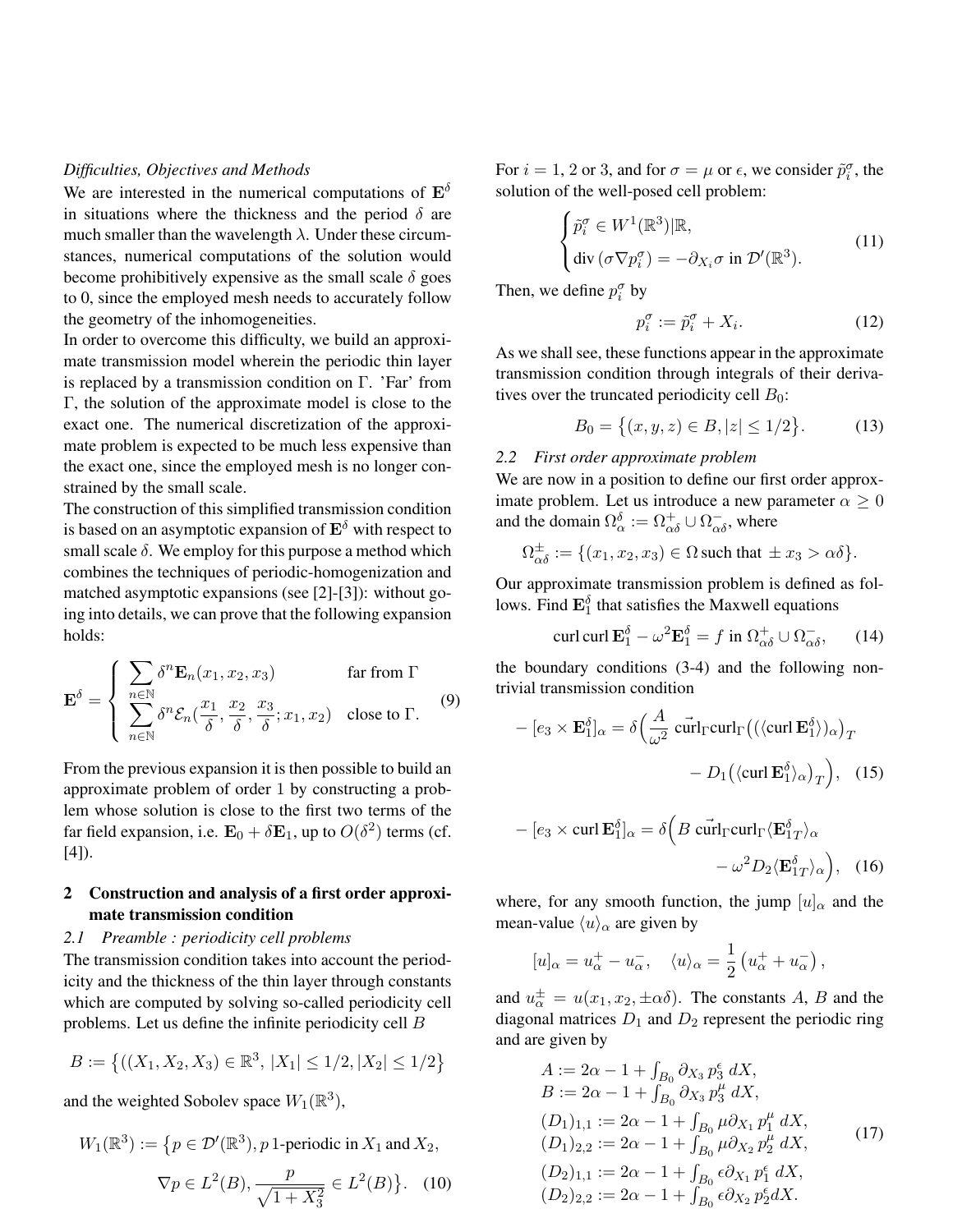**Remark 2.1.** The introduction of the parameter  $\alpha$  is motivated by stability considerations (see [1]). Note that for  $\alpha$  large enough, the previous constants are positive. In what follows, we assume that  $\alpha$  is chosen large enough so that constants (17) are positive.

### *2.3 Analysis of the approximate model*

We shall prove that the problem  $(14, 3, 4, 15, 16)$  is well posed. We first rewrite it in a variational form. Let us introduce the operator  $\mathcal{G}$ :

$$
\begin{cases}\nTH^{-1/2}(\text{div}_{\Gamma}, \Gamma) \to TH_{\#}(\text{curl}_{\Gamma}, \Gamma), \\
g \mapsto \lambda \text{ satisfying } -g = A \text{curl}_{\Gamma} \text{curl}_{\Gamma} \lambda - D_1 \omega^2 \omega^2 \lambda. \\
(18)\n\end{cases}
$$

where  $TH_{\#}(\text{curl}_\Gamma, \Gamma)$  denotes the set of  $TH(\text{curl}_\Gamma, \Gamma)$ functions which are  $L_1$ -periodic in  $x_1$  and  $L_2$ -periodic in  $x_2$ . It is easily seen that G is well-defined except for a sequence of frequencies  $\omega_n$  which tends toward +∞. From now, we make the assumption that, in our case,  $\omega$  is not in this set of forbidden frequencies. The first part of the transmission condition (15) can be rewritten with the help of the operator  $\mathcal{G}$ :

$$
\langle (\operatorname{curl}_{\Gamma} \mathbf{E}_{1}^{\delta})_{T} \rangle_{\alpha} = \frac{\omega^{2}}{\delta} \mathcal{G}([e_{3} \times \mathbf{E}_{1}^{\delta}]_{\alpha}). \tag{19}
$$

The natural variational space associated with problem (14, 3, 4, 16, 19) is

$$
X^{\delta} := \{ u \in H_{\#}(\text{curl}\, , \Omega_{\alpha\delta}^{+}) \cap H_{\#}(\text{curl}\, , \Omega_{\alpha\delta}^{-}),
$$
  

$$
\langle u_T \rangle_{\alpha} \in TH_{per}(\text{curl}_{\Gamma}, \Gamma), (u_T)_{|\Sigma_{x_3}^{\pm}} \in TL^2(\Sigma_{x_3}^{\pm}) \},
$$

equipped with the norm

$$
\|\mathbf{E}\|_{X^{\delta}}^{2} = \|\mathbf{E}\|_{H(\text{curl},\Omega_{\alpha\delta}^{\pm})}^{2} + \delta B \|\langle \mathbf{E}_{T} \rangle_{\alpha}\|_{H(\text{curl},\Gamma)}^{2}
$$

$$
+ \omega \int_{\Sigma^{\pm}} |\mathbf{E}_{T}|^{2} ds + \frac{A\omega^{2}}{\delta} \|\text{curl}_{\Gamma} \mathcal{G}([e_{3} \times \mathbf{E}]_{\alpha})\|_{L^{2}(\Gamma)}^{2}
$$

$$
+ \frac{\omega^{4}}{\delta} \int_{\Gamma} D_{1} \mathcal{G}([e_{3} \times \mathbf{E}]_{\alpha}) \cdot \overline{\mathcal{G}([e_{3} \times \mathbf{E}]_{\alpha})} ds.
$$

The variational form is then obtained by multiplying (14) by a test function  $v \in X^\delta$  and by integrating by parts over the domain  $\Omega_{\alpha\delta}$ :

$$
\forall \varphi \in X^{\delta}, \qquad a_{\delta}(\mathbf{E}_{1}^{\delta}, \varphi) = \int_{\Omega_{\alpha\delta}^{+} \cup \Omega_{\alpha\delta}^{-}} f \cdot \overline{\varphi}, \qquad (20)
$$

where,

$$
a_{\delta}(\mathbf{E}^{\delta}_1, \varphi) := a^+_{\delta}(\mathbf{E}^{\delta}_1, \varphi) + b_{\delta}(\mathbf{E}^{\delta}_1, \varphi),
$$

with,

$$
a_{\delta}^{+}(\mathbf{E}_{1}^{\delta}, \varphi) := \int_{\Omega_{\alpha\delta}^{+} \cup \Omega_{\alpha\delta}^{-}} \operatorname{curl} \mathbf{E}_{1}^{\delta} \cdot \overline{\operatorname{curl} \varphi} \, dx_{1}
$$

$$
- i\omega \int_{\Sigma^{\pm}} (\mathbf{E}_{1}^{\delta})_{T} \cdot \overline{\varphi} \, ds
$$

$$
+ \delta B \int_{\Gamma} \operatorname{curl}_{\Gamma} \langle (\mathbf{E}_{1}^{\delta})_{T} \rangle_{\alpha} \cdot \overline{\operatorname{curl}_{\Gamma} \langle \varphi_{T} \rangle_{\alpha}} \, ds, \qquad (21)
$$

and

$$
b_{\delta}(\mathbf{E}_{1}^{\delta}, \varphi) := -\int_{\Omega_{\alpha\delta}^{+} \cup \Omega_{\alpha\delta}^{-}} \omega^{2} \mathbf{E}_{1}^{\delta} \cdot \overline{\varphi} \, dx_{1}
$$

$$
- \delta \int_{\Gamma} \omega^{2} D_{2} \langle (\mathbf{E}_{1}^{\delta})_{T} \rangle_{\alpha} \cdot \overline{\langle \varphi \rangle_{\alpha}} ds + \frac{\omega^{2}}{\delta} \langle \mathcal{G}([e_{3} \times \mathbf{E}_{1}^{\delta}]_{\alpha}), \overline{[e_{3} \times \varphi]_{\alpha}} \rangle. \quad (22)
$$

In the previous formula,  $\langle \cdot, \cdot \rangle$  denotes a duality product defined on  $\Gamma$  whose pivot is  $L^2(\Gamma)$ . Note that  $a^+$  is positive.

We can now formulate our main result:

**Proposition 2.2.** For  $\delta$  small enough, Problem (20) is well posed. More precisely, there exist  $\delta_0 > 0$  and a constant  $C_1 > 0$  such that, for any  $\delta < \delta_0$ ,

$$
\left\| \mathbf{E}_1^{\delta} \right\|_{X^{\delta}} \le C_1 \left\| f \right\|_{L^2(\Omega)}.
$$
 (23)

Moreover, there also exist a constant  $\delta_{\gamma} > 0$  and a constant  $C_2 > 0$ , such that, for any  $\delta < \delta_{\gamma}$ ,

$$
\left\|\mathbf{E}^{\delta}-\mathbf{E}_{1}^{\delta}\right\|_{H(\mathrm{curl\,},\Omega_{\gamma})}\leq C_{2}\delta^{2}\left\|f\right\|_{L^{2}(\Omega)}.
$$

where  $0 < \gamma < \frac{L_3}{2}$  and

$$
\Omega_\gamma:=\left\{(x_1,x_2,x_3)\in\Omega,|x_3|>\gamma\right\}.
$$

### *Proof of Proposition 2.2*

We shall not give the entire details but only explain the main steps of the well-posedness proof (see [4] for the convergency proof). The main idea is to use the Fredholm alternative framework. This cannot be done directly since  $X^{\delta}$  is not compactly embedded in  $L^{2}(\Omega_{\alpha\delta})$  (cf. [5]). Hence, the operator associated with the sesquilinear form b is not compact in  $X^{\delta}$ . To overcome this difficulty, following a classical method (see [6]), we write a particular Helmholtz decomposition, which is completely adapted to our transmission problem. More precisely, it is possible to prove that

$$
X^{\delta} = X_0^{\delta} \oplus \nabla S, \tag{24}
$$